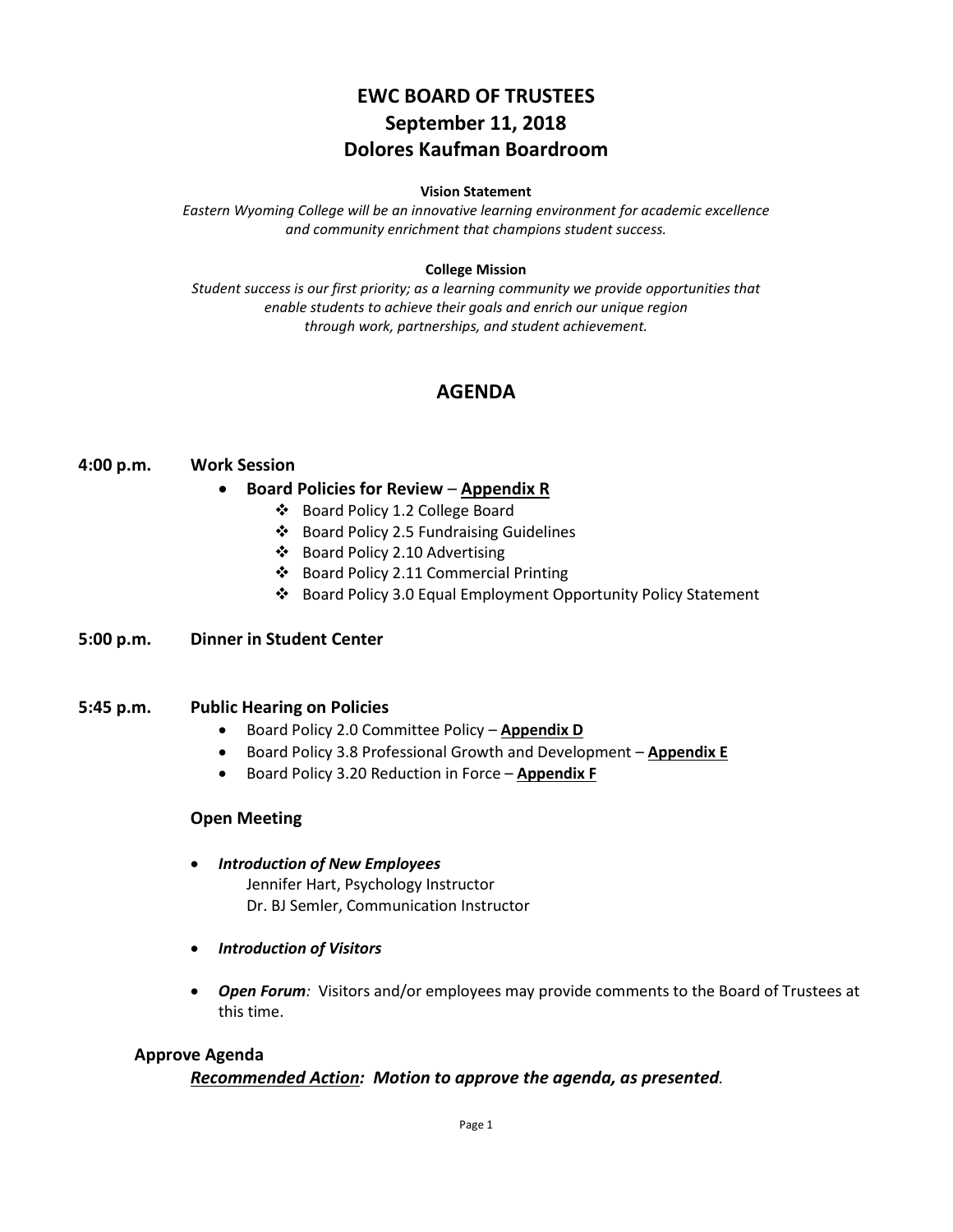### **President's Update**:

Please see **Appendix A** for the president's update.

### **Approve Consent Agenda** – **Appendix B**

*Trustees, please contact Dr. Travers with any questions prior to the board meeting.*

• **Approve Minutes**: *Please see Appendix B1 for the minutes from the August 14, 2018 meeting and executive session.*

*Prepared by Holly Branham, Executive Assistant to the President/Board of Trustees*

• **Approve Campus Resource Officer (CRO) Agreement for 2018-2019**: *The 2018-2019 agreement provides EWC with a part-time CRO and other Torrington Police Department officers on campus working*  with College officials relating to criminal conduct and promoting a safer educational environment. EWC will *continue to pay \$20,000 to the City of Torrington with this agreement. A copy of the agreement can be found in Appendix B4.*

*Prepared by Holly Branham, Executive Assistant to the President/Board of Trustees*

• **Approve Hord Coplan and Macht for Design and Construction Management of Vet Tech Labs Renovations**: *We are requesting Board approval of the low bid for the design and construction management of the Vet Tech lab renovations for Labs 104 and 111. The low bid was received from Hord Coplan and Macht in the amount of \$34,843.*

*Prepared by Mr. Kwin Wilkes, Vice President for Administrative Services*

### *Recommended Action: Motion to approve the consent agenda, as presented.*

# **Action Items**

### **Approve Financial Report**

Please see **Appendix C** for the written financial report. *Prepared by Mr. Kwin Wilkes, Vice President for Administrative Services*

### *Recommended Action: Motion to approve the financial report, as presented.*

### **Approve Instructional Program Reviews**

For the past two months, Academic Services has presented the program reviews in the following programs: Agriculture, Certified Nursing Assistant, Cosmetology, Interdisciplinary Studies, Veterinary Technology, Art, Criminal Justice, Education, English, and Mathematics. We are requesting the Trustees accept these program reviews.

*Prepared by Holly Branham, Executive Assistant to the President/Board of Trustees*

*Recommended Action: Motion to accept the instructional program reviews in Agriculture, Certified Nursing Assistant, Cosmetology, Interdisciplinary Studies, Veterinary Technology, Art, Criminal Justice, Education, English, and Mathematics, as presented.*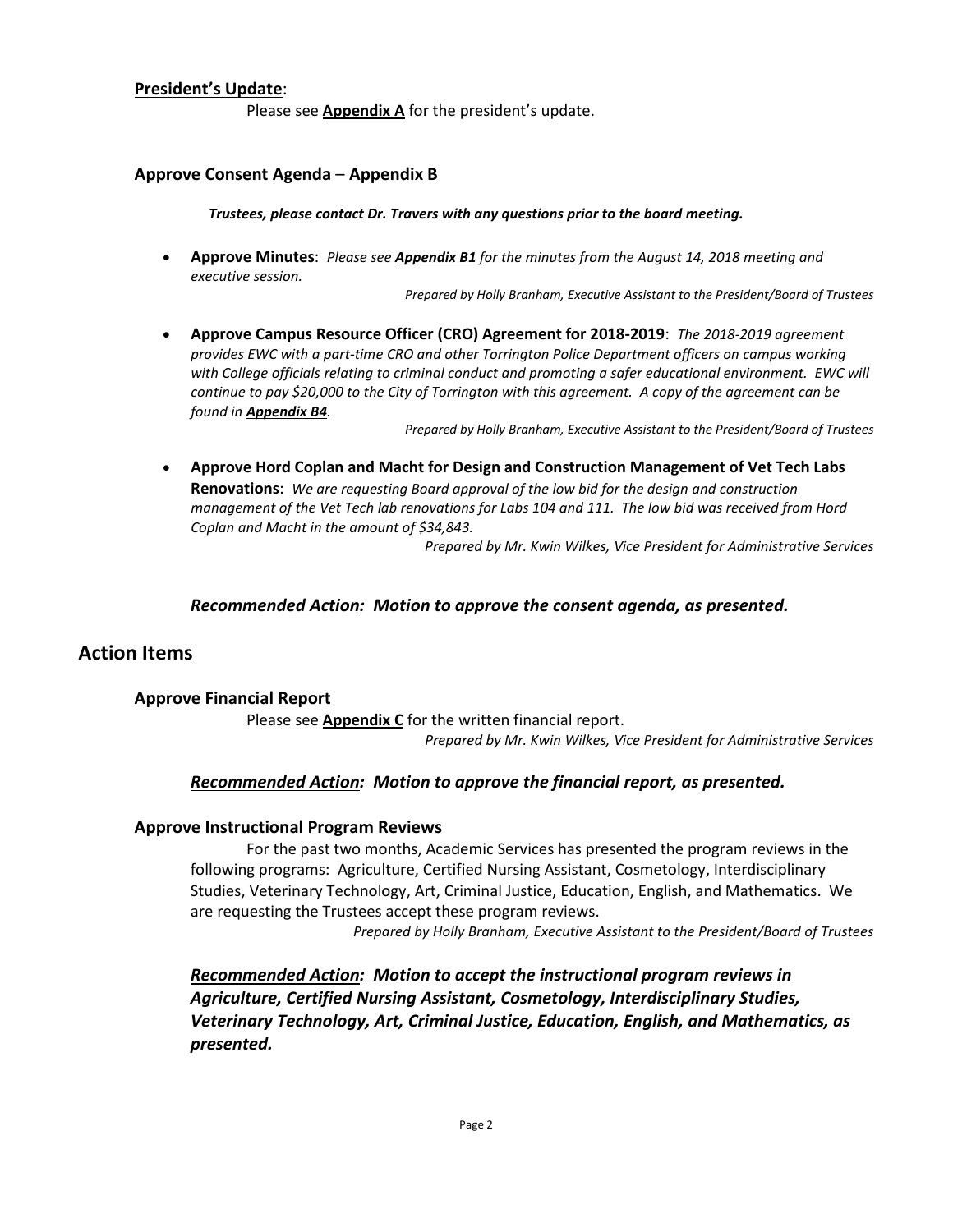# **Approve on Final Reading for Board Policy 2.0 Committee Policy**

Board Policy 2.0 Committee Policy was discussed at the June work session. The revisions to this policy provide for the creation of a Policy Committee. Please see **Appendix D** for details.

*Prepared by Holly Branham, Executive Assistant to the President/Board of Trustees*

# *Recommended Action: Motion to approve on final reading revisions to Board Policy 2.0 Committee Policy, as presented.*

### **Approve on Final Reading Board Policy 3.8 Professional Growth and Development**

The Board is requested to consider on final reading the revisions to Board Policy 3.8 Professional Growth and Development as discussed at previous work sessions. Please see **Appendix E** for a copy of the policy.

*Prepared by Holly Branham, Executive Assistant to the President/Board of Trustees*

# *Recommended Action: Motion to approve on final reading revisions to Board Policy 3.8 Professional Growth and Development, as presented.*

### **Approve Final Reading for Board Policy 3.20 Reduction in Force**

Please see **Appendix F** for the version approved on first reading. *Prepared by Holly Branham, Executive Assistant to the President/Board of Trustees*

# *Recommended Action: Motion to approve on final reading the revisions to Board Policy 3.20 Reduction in Force, as presented.*

## **Approve Amendment to College President's Contract**

Mr. Evans was requested by the Board of Trustees to develop an Amendment to the President's contract allowing for a motor pool vehicle to be assigned to the President for any College related activities. The vehicle will be reserved for her use only and will be kept at her residence when not in use. The President may allow the vehicle to be used by other EWC employees for College activities at the President's discretion. Please see **Appendix G** for further details.

*Prepared by Holly Branham, Executive Assistant to the President/Board of Trustees*

# *Recommended Action: Motion to approve Amendment to College President's contract, as presented.*

# **Information Items**

### **Student Services Update:**

Please see **Appendix H** for the Student Services update.

*Prepared by Dr. Don Appiarius, Vice President for Student Services*

### **Academic Services Update:**

Please see **Appendix I** for the Academic Services update.

*Prepared by Mr. Roger Humphrey, Vice President for Academic Services*

o **Spring 2018 Enrollment Summary**: Please see **Appendix J** the complete summary.

*Presented by Mr. Roger Humphrey, Vice President for Academic Services*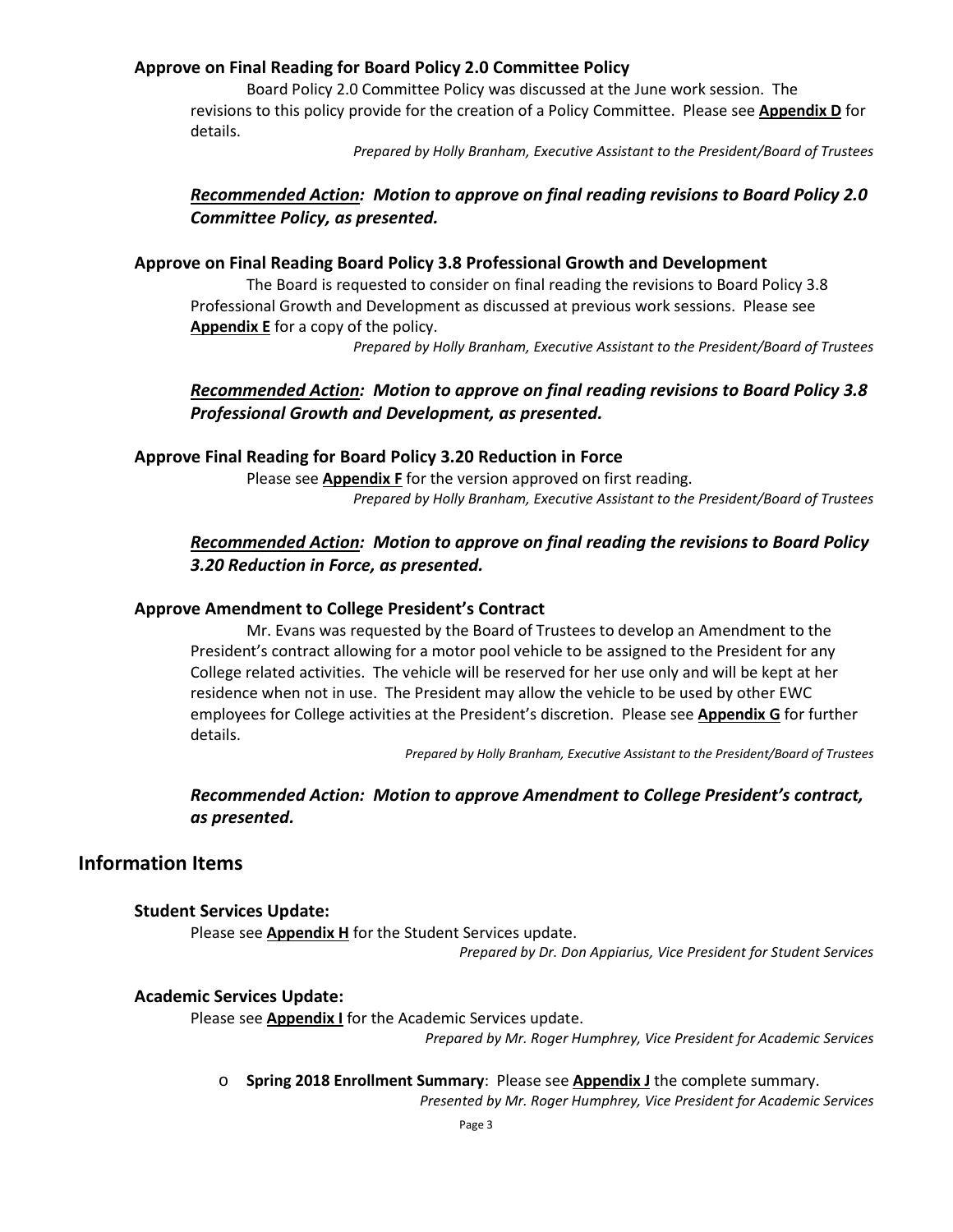o **Day One Fall On-Campus Enrollment Report**: The Day One fall on-campus enrollment report can be found in **Appendix K**.

*Presented by Mr. Roger Humphrey, Vice President for Academic Services*

#### **College Relations Update**:

Please see **Appendix L** for the College Relations update.

*Prepared by Ms. Tami Afdahl, Director of College Relations*

#### **Construction Projects and Major Maintenance Update**:

Please see **Appendix M** for current construction projects and major maintenance projects. *Prepared by Mr. Kwin Wilkes, Vice President for Administrative Services and Mr. Keith Jarvis, Director of Physical Plant*

#### **Douglas Campus Update**:

Please see **Appendix N** for the Douglas Campus update. *Prepared by Ms. Margaret Farley, Associate Vice President for Converse County*

#### **Faculty Senate Update**:

Please see **Appendix O** for the update from Faculty Senate.

*Prepared by Ms. Kelly Strampe, Faculty Senate President*

#### **Human Resources Update**:

Please see **Appendix P** for the HR update.

*Prepared by Mr. Edward Meyer, Director of Human Resources*

# **Institutional Development Update**:

An update will be provided at the meeting.

*Prepared by Mr. John Hansen, Director of Institutional Development*

#### **Staff Alliance Update**:

Please see **Appendix Q** for the Staff Alliance Spotlight.

*Prepared by Mr. Court Merrigan, Staff Alliance President*

#### **Trustee Topics**

#### **Upcoming Events Reminder:**

October 1-2 – HLC Visit to Douglas October 9 – EWC Board Meeting October 17-18 – WACCT Fall Conference on Campus Safety and Security, Central Wyoming College, Riverton

# **Executive Session – Personnel**

*Recommended Action: Motion to approve adjourning to executive session to discuss personnel.*

#### **Adjournment**